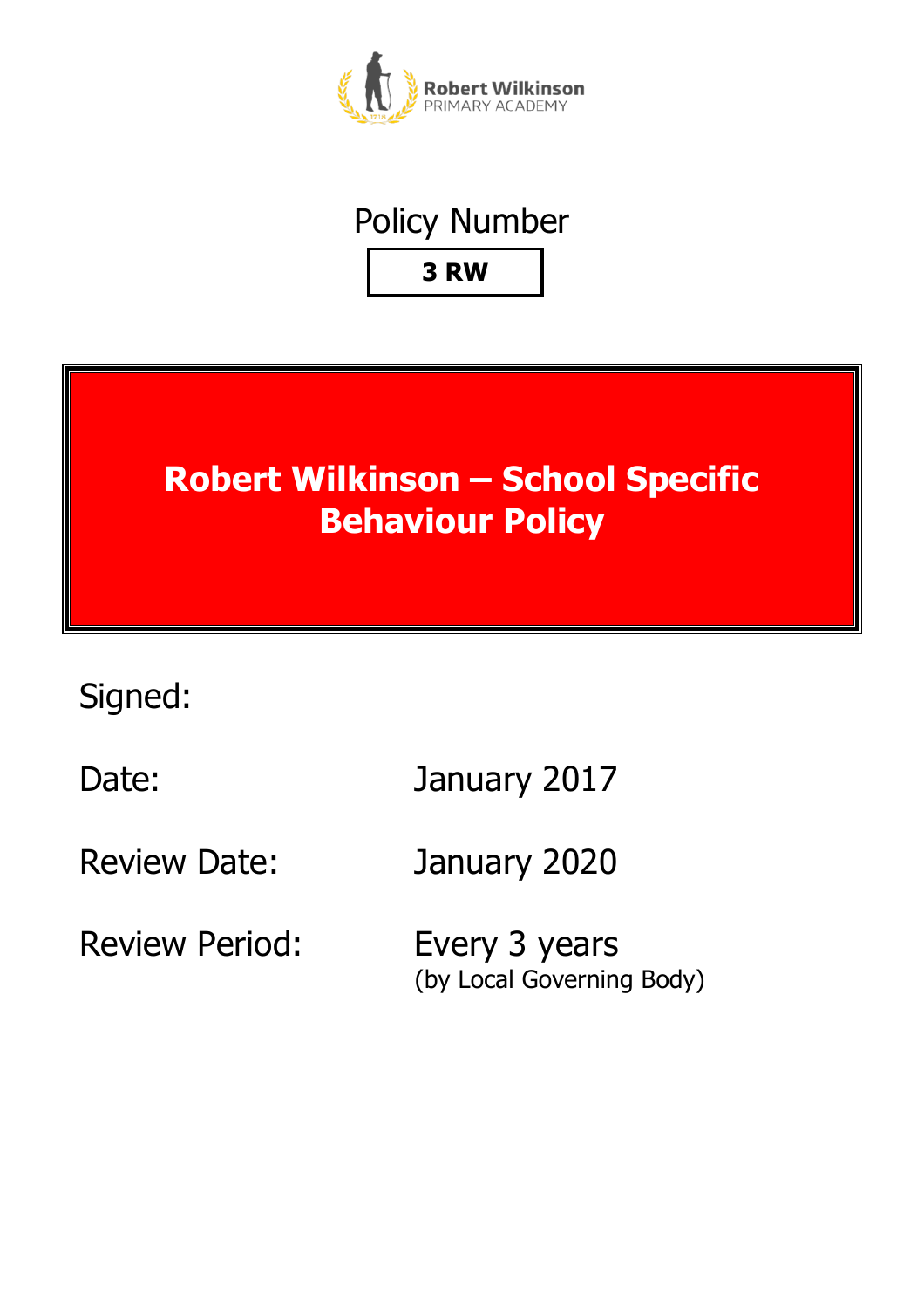

Our philosophy towards responding to behaviour is rooted in the Restorative approach; we aim to provide children with clear boundaries and consequences to behaviours.

Our aim is to provide children with the skills and tools to successfully resolve conflict, understanding how the choices they have made have affected others. We promote positive language and look to find opportunities where children can succeed and have good choices to their behaviour recognised.

We use the language of 'Wow' and 'Good' but equally we are consistent in our high expectations that children with our care guidance and support can make mistakes but then work hard to rectify any damage their actions, words or consequences have caused. We are passionate in having a whole school approach to behaviour that is consistent.

Regardless of being 3 or 11 each child is recognised as an individual, and taught important life skills to be able to fit into the school community and reach their potential.

Our behaviour chart is a feature within every classroom, and is referred to throughout the school day. It is the lynchpin to ensuring we have a calm and stable school environment, but it also allows children to take responsibility for their own choices and actions.